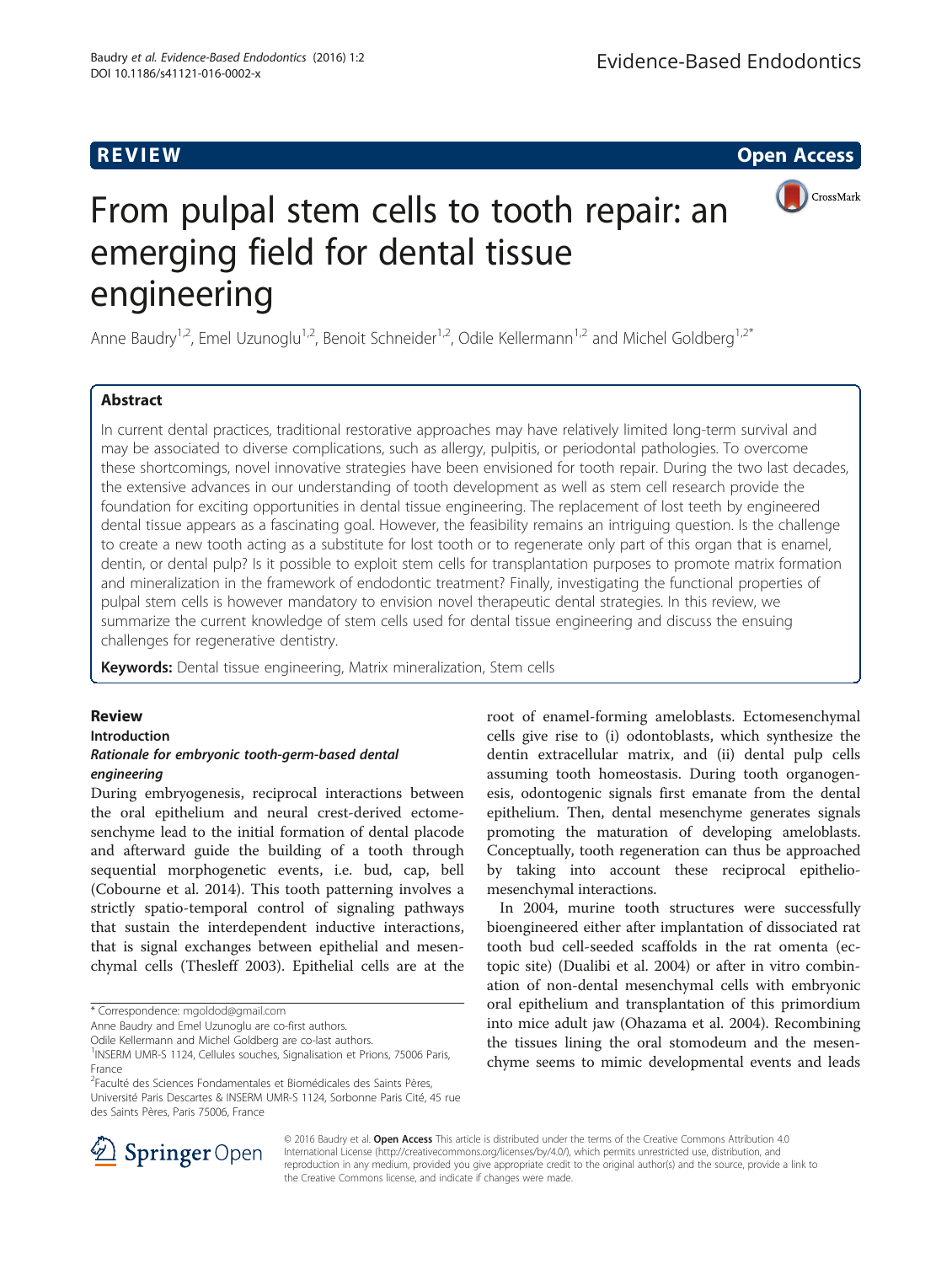after implantation to the formation of tooth structures (enamel, dentin, pulp) with a morphology similar to that of natural teeth. Besides, tooth regeneration also implies restoration of the root with a periodontal ligament connected to the alveolar bone. Recently, mouse tooth germs reconstituted with the help of three-dimensional organ culture technologies (Ikeda et al. [2009](#page-3-0); Nakao et al. [2007](#page-4-0)) or bioengineered tooth unit (Oshima et al. [2011](#page-4-0)) transplanted into the alveolar bone in the lost tooth region in an adult mouse yield tooth organ structures resembling those of native tooth. Because, tooth lost is the most common organ failure, these studies suggest that embryonic tooth germ used to generate bioengineered tooth holds promise for future tooth replacement. However, the inaccessibility of embryonic tooth germs and the need of autologous cells for tooth replacement limit such approach in routine clinical practices.

### Cell sources for tooth regeneration

To overcome limitations associated with embryonic tooth germs, an alternative strategy relies on stem cells that could substitute for embryonic tooth germ in dental tissue engineering. In this context, a major challenge concerns the source, identification and isolation of stem cells potentially useful for transplantation or reconstitution approaches. In fact, stem cells are rare and are the unique cells endowed with the double capacities to self-renew and acquire specialized functions upon differentiation. These key properties render these cells tremendously attractive for repair and regeneration of deficient tissues and organs, including teeth.

Embryonic stem cells Pluripotent embryonic stem cells (ESCs), derived from the inner cell mass of mouse blastocysts, were shown to be capable in vitro to express ameloblast-specific proteins such as ameloblastin, amelogenin (Ning et al. [2010\)](#page-4-0), or odontoblast-related mRNA like dentin sialophosphoprotein (DSPP) and dentin matrix acidic phosphoprotein-1 (DMP-1) (Li et al. [2007](#page-4-0); Kawai et al. [2014\)](#page-3-0) under suitable conditioned mediums. Furthermore, ESCs recombined with embryonic oral epithelium respond by expressing odontogenic genes (Ohazama et al. [2004](#page-4-0)). Despite the interesting potentialities of ESCs for dental tissue engineering, several major issues have to be dealt, in particular the ethical source of ESCs and their capacity to evolve into tumors (teratoma formation) when transplanted.

Mesenchymal stem cells Pluripotent stem cells are also present in the adult organism to maintain tissue homeostasis and to ensure tissue repair after lesion. These adult stem cells display a restricted lineage potential. Interestingly, mesenchymal stem cells (MSCs) derived from mouse bone marrow have been shown to display an odontogenic potential (Ohazama et al. [2004;](#page-4-0) Li et al. [2007](#page-4-0)). Co-culture of these non-dental stem cells with oral epithelial cells derived from mouse embryos renders the MSCs able to express odontogenic genes such as Pax9, Msx1, Lhx7, DMP1, and DSPP. The transplantation of such cell mixture in murine renal capsule leads to the formation of several tooth-like structures. MSCs may thus represent an autologous source of cells for tooth regenerative research.

Dental stem cells Since 2000, several laboratories provided the evidence for the presence of stem cells in teeth. This includes dental pulp stem cells (DPSCs) that are heterogeneous cell populations derived from the pulp of the human permanent third molar (Gronthos et al. [2000](#page-3-0)). Other stem cells have been isolated from human exfoliated deciduous teeth (SHED) (Miura et al. [2003](#page-4-0)). SCAP cells are derived from the apical part of the papilla of growing tooth roots (Sonoyama et al. [2008](#page-4-0)). Our laboratory showed that the stem cells located in the open apical papilla of the rat molar have the capacity to divide after pulp exposure as shown by proliferating cell nuclear antigen immunostaining. These cells migrate from the central part of the pulp to the lateral subodontoblastic boundaries. Then, they slide from the root towards the coronal part of the pulp where they underwent terminal differentiation (Hirata et al. [2014](#page-3-0)), suggesting that apical progenitor cells are mobilized and contribute to pulp regeneration. In vitro, all these heterogeneous cell populations (DPSCs, SHEDs, SCAPs) have the ability to differentiate into odontoblasts, osteoblasts, and adipocytes as well as even into neuron-like cells. In vivo, they are able to form a dentin-like structure after transplantation with hydroxyapatite/tricalcium phosphate in immunocompromised mice (Huang et al. [2009](#page-3-0)). A few stem cells are also found in the dental follicle (DFSCs) (Morsczeck et al. [2005;](#page-4-0) Honda et al. [2010](#page-3-0)) and in the periodontal ligament of permanent tooth (PDLCs) (Seo et al. [2004](#page-4-0)) or deciduous tooth (DePDL) (Silvério et al. [2010\)](#page-4-0). In vivo DFSC transplantation and co-implantation of SCAPs and PDLCs can lead to the formation of periodontal ligament-like tissues (Sonoyama et al. [2006;](#page-4-0) Yokoi et al. [2007\)](#page-4-0). At the chair side, adult dental stem cells are easily accessible from extracted wisdom molars or their surrounding tissues. These dental stem cells may thus represent useful autologous cells for tooth engineering therapies.

Although potentially easily accessible, these dental stem cells are rare in teeth, as are others stem cells in adult tissue. It is now admitted that less than 1 % of cells within a tissue are stem cells (Sloan and Waddington [2009](#page-4-0)). These stem cells are still difficult to detect and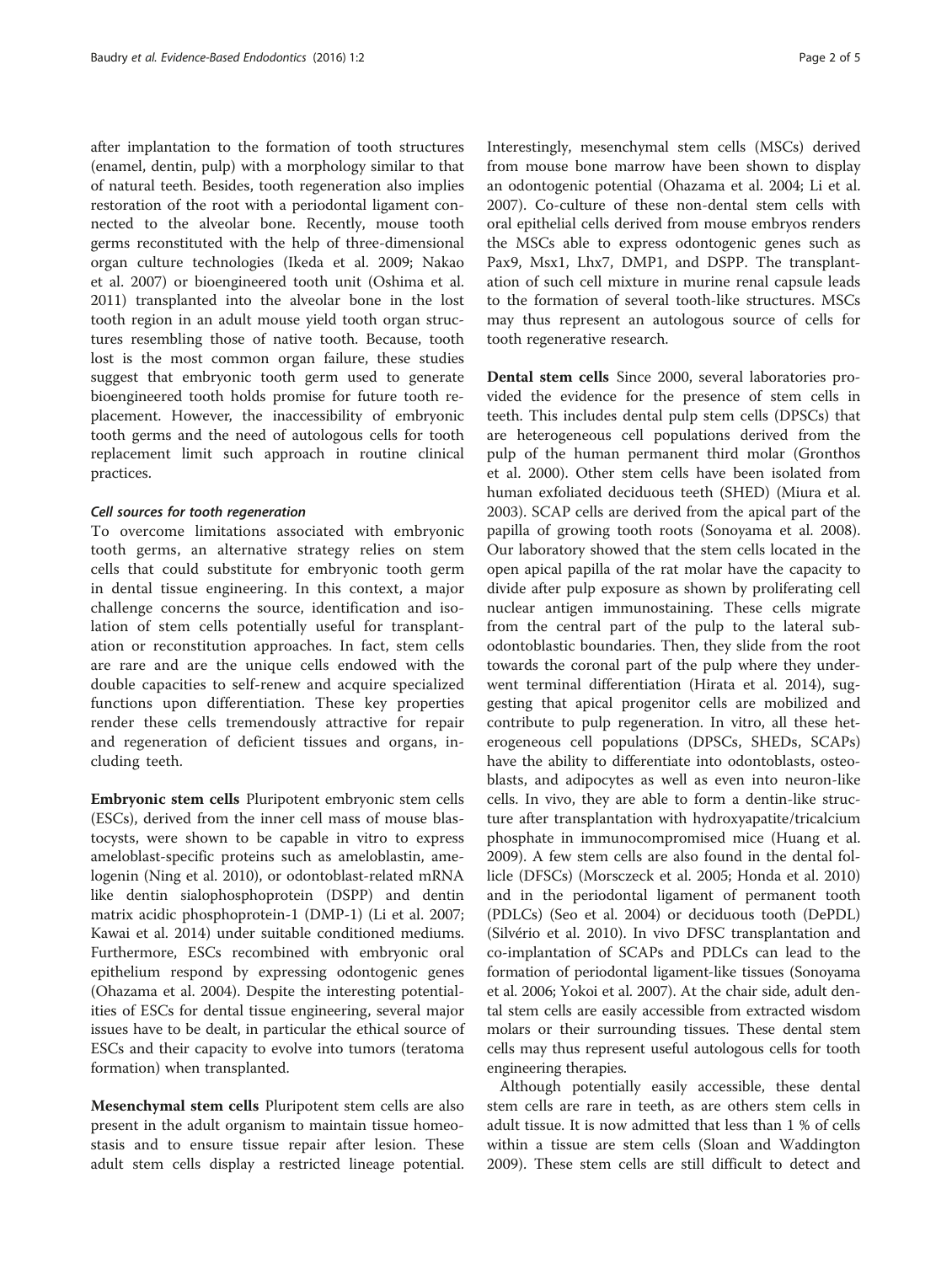isolate. In vitro, they may also de-differentiate even after a limited number of passages. Before using these cells in routine practices of dentistry, further investigation for the identification, amplification, and maintenance of the lineage potential of such dental stem cells is required.

Induced pluripotent stem cells Facing the safety concerns of ESCs, and the difficulties to isolate and exploit adult stem cells for dental therapies in clinics, induced pluripotent stem cells (iPSCs) which could be another option to regenerate lost tooth or to repair a tooth injury. By over-expressing some transcription factors, including Oct3/4, Sox2, Nanog, Klf4, c-Myc, and Lin28, adult somatic cells may be reprogrammed into an ESC-like pluripotent state (Okita and Yamanaka [2010\)](#page-4-0). In vivo, iPSCs were shown to further redifferentiate according to the site where the cells were implanted, indicating that cell environment plays a crucial role to orientate the cell fate. Many dental cells such as DPSCs, SHEDs, SCAPs, periodontal ligament, and gingival fibroblasts have been used to generate iPSCs (Hynes et al. [2015\)](#page-3-0), and iPSCs derived from dental tissues thus represent a promising unlimited source of autologous cells for regenerative dentistry. However, the use of iPSCs in cell-based therapeutic approaches in dental clinical trials could be compromised because of the phenotypic instability of iPSC-derived differentiated cells (Goldberg [2011](#page-3-0)) and tumorigenesis effects (Takahashi and Yamanaka [2006\)](#page-4-0).

## Stimulating natural dental repair based on the dual serotonergic/dopaminergic functions of pulpal stem cells

Despite tremendous efforts to develop stem cell-based tooth regenerative strategies, the identification of intrinsic properties of pulpal stem cells is an unresolved question. Dental pulp stem cells are heterogeneous cell subpopulations likely composed of stem cells at different differentiation stages along odontoblastic lineage, which has broken their characterization. Another major drawback in the dental field is that the physiological signals governing the recruitment of pulpal stem cells for tooth repair upon injury still remain unknown.

A decade ago, our laboratory established clonal odontogenic cell lines with stem cell properties from first molar tooth germs of day 18 mouse embryos transgenic for an adenovirus-SV40 recombinant plasmid (pK4) (Priam et al. [2005](#page-4-0)). These dental pulp-derived cell lines are stable and maintain an undifferentiated phenotype under long-term standard culture conditions. Among the pulp-derived clones, the A4 cell line behaves as a multipotent mesoblastic stem cell. Upon in vitro appropriate induction, A4 cells can undergo unidirectional differentiation along

either odonto/osteogenic, chondrogenic, or adipogenic lineage. Another clonal pulp cell line, H8, is a monopotent progenitor that displays a restricted potential of differentiation towards the odontoblastic fate (Lacerda-Pinheiro et al. [2012\)](#page-4-0). In vivo, after implantation in a mouse incisor or rat molar, both A4 and H8 cells have the capacity to induce spatio-temporally controlled osteodentin formation and thus to promote efficient tooth repair (Lacerda-Pinheiro et al. [2012](#page-4-0); Harichane et al. [2011\)](#page-3-0). Thus, the isolation of A4 and H8 cell lines that both belong to the odontogenic lineage but differ in their differentiation potential demonstrates that multipotential and restricted lineage progenitors coexist in the dental pulp (Lacerda-Pinheiro et al. [2012\)](#page-4-0). These two independent, stable, and homogenous pulp cell lines with precursor properties represent useful tools to search for the intrinsic properties of odontogenic stem cells.

By exploiting A4 and H8 cell lines, we disclosed for the first time the proper identity of odontogenic stem cells based on the expression of functional proteins. Both clones display a mixed serotonergic and dopaminergic phenotype (Baudry et al. [2015](#page-3-0)). This phenotype includes expression of all functional enzymes involved in serotonin (5-HT) and dopamine (DA) synthesis, catabolism, storage, and transport. Both cell lines also express the same definite repertoire of serotonergic and dopaminergic receptors of the 5-HT<sub>2B</sub>, 5HT<sub>1D</sub>, and 5-HT<sub>7</sub> subtypes and dopaminergic  $D_1$  and  $D_3$  subtypes, respectively, which renders the cells competent to respond to circulating 5-HT and DA. In vivo, we provided evidence that genuine pulpal stem cells with bioaminergic markers (double-positive staining for 5-HT<sub>7</sub>R and the serotonin transporter SERT) exist within the pulp stroma of the rat molar but are scarce and are mobilized at the isthmus between the mesial and central parts of the pulp in response to injury.

We also uncovered that injury-activated platelets are the source of systemic 5-HT and DA necessary for the mobilization of genuine stem cells for dental repair (Baudry et al. [2015](#page-3-0)) (Fig. [1](#page-3-0)). After pulp injury, pulpal stem cellbased natural reparative dentin formation is impaired in fawn-hooded and reserpine-treated rats, two rat models whose blood platelets are deficient in bioamine storage. Finally, using selective antagonists of serotonergic or dopaminergic receptors, we demonstrated that  $D_1$  and  $D_3$ receptors as well as  $5-HT_{2B}$  receptors and to a lesser extent  $5-\text{HT}_7$  receptors present on pulpal cells transduce platelet-derived 5-HT and DA signals and promote tooth repair. Thus, systemic 5-HT and DA from activated platelets represent "warning" signals necessary for tooth repair.

Promising researches on stem cells for dental tissue engineering were performed during the last 15 years, but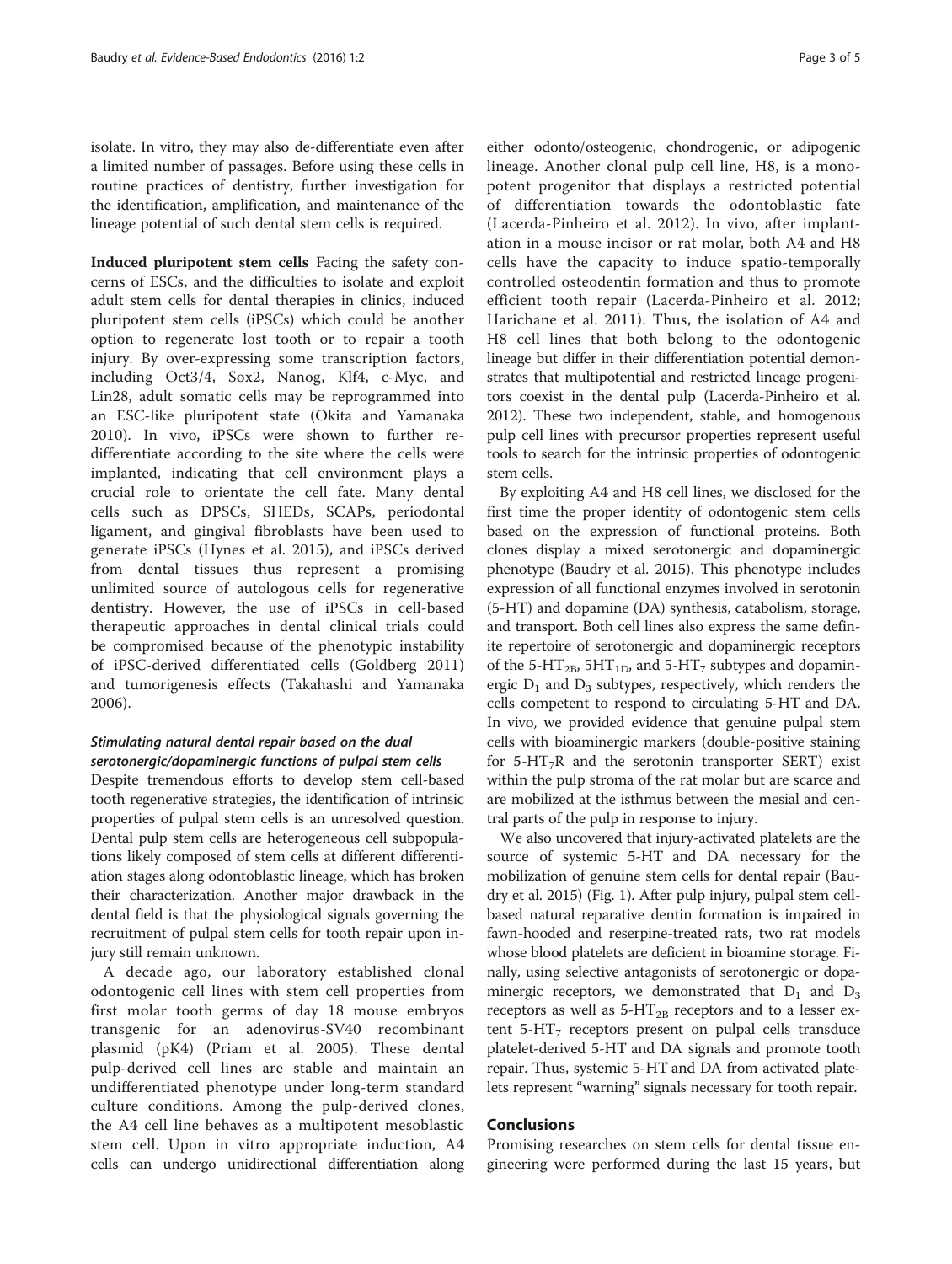<span id="page-3-0"></span>

we are still far from the complex regeneration of a tooth. Several limitations persist and must be overcome before the use of stem cells in dental clinic, notably in terms of safety, capacity to isolate homogenous stem cell populations and to efficiently orientate their differentiation towards an odontogenic fate. Our recent work allowed to unveil the peculiar dual 5-HT/DA phenotype of mouse pulpal stem cells. The identification of specific functional proteins 5-HT and DA receptors as well as the SERT present at their cell surface offers biomarkers to localize and isolate odontogenic stem cells from human dental pulp for future stem cell-based dental therapies. Finally, our demonstration of a link between the functional properties of odontogenic stem cell and their recruitment by platelet-derived 5-HT/DA signals for tooth repair paves the way to target resident stem cells and to envision novel therapeutic strategies in dentistry that is stimulating the natural reparative capacity of teeth.

### Competing interests

The authors declare that they have no competing interests.

### Authors' contributions

AB is in charge of stem cell isolation and implantation and writing the review; EU is in charge of tooth implantation within the pulp and searching of databases; BS and OK are heads of the lab, in charge of language corrections and editing of the manuscript; MG is in charge of the concepts on tissue engineering. All the coauthors did substantial contributions to the conception, analysis of data, and interpretation. All authors read and approved the final manuscript.

Received: 29 December 2015 Accepted: 29 March 2016 Published online: 03 May 2016

### References

- Baudry A, Alleaume-Butaux A, Dimitrova-Nakov S, Goldberg M, Schneider B, Launay JM, et al. Essential roles of dopamine and serotonin in tooth repair: functional interplay between odontogenic stem cells and platelets. Stem Cells. 2015;33:2586–95.
- Cobourne MT, Sharpe PT. Tooth development Chapter 3. In: AR, Hand and ME, Frank, editors. Fundamentals of Oral Histology and Physiology. Wiley Blackwell; 2014. p. 44–59.
- Dualibi MT, Duailibi SE, Young CS, Bartlett JD, Vacanti JP, Yelick PC. Bioengineered teeth from cultured rat tooth bud cells. J Dent Res. 2004;83:523–8.
- Goldberg M. Pulp healing and regeneration: more questions than answers. Adv Dent Res. 2011;23:270–4.
- Gronthos S, Mankani M, Brahim J, Gehron Robey P, Shi S. Postnatal human dental pulp stem cells (DPSCs) in vitro and in vivo. Proc Natl Acad Sci U S A. 2000; 97:13625–30.
- Harichane Y, Hirata A, Dimitrova-Nakov S, Granja I, Goldberg M, Kellermann O, et al. Pulpal progenitors and dentin repair. Adv Dent Res. 2011;23:307–12.
- Hirata A, Dimitrova-Nakov S, Djole SX, Ardila H, Baudry A, Kellermann O, et al. Plithotaxis, a collective cell migration, regulates the sliding of proliferating pulp cells located in the apical niche. Connect Tissue Res. 2014;55 Suppl 1:68–72.
- Honda MJ, Immaizumi M, Tsuchiya S, Morsczeck C. Dental follicle stem cells and tissue engineering. J Oral Sci. 2010;52:541–52.
- Huang GTJ, Gronthos S, Shi S. Mesenchymal stem cells derived from dental tissues vs. Those from other sources. J Dent Res. 2009;88:792–806.
- Hynes K, Menichanin D, Bright R, Ivanovski S, Hutmacher DW, Gronthos S, et al. Induced pluripotent stem cells: a new frontier for stem cells in dentistry. J Dent Res. 2015;94:1508–15.
- Ikeda E, Morita R, Nakao K, Ishida K, Nakamura T, Takano-Yamamoto T, et al. Fully functional bioengineered tooth replacement as an organ replacement therapy. Proc Natl Acad Sci U S A. 2009;106:13475–80.
- Kawai R, Ozeki N, Yamaguchi H, Tanaka T, Nakata K, Mogi M, et al. Mouse ES cells have a potential to differentiate into odontoblast-like cells using hanging drop method. Oral Dis. 2014;20:395–403.